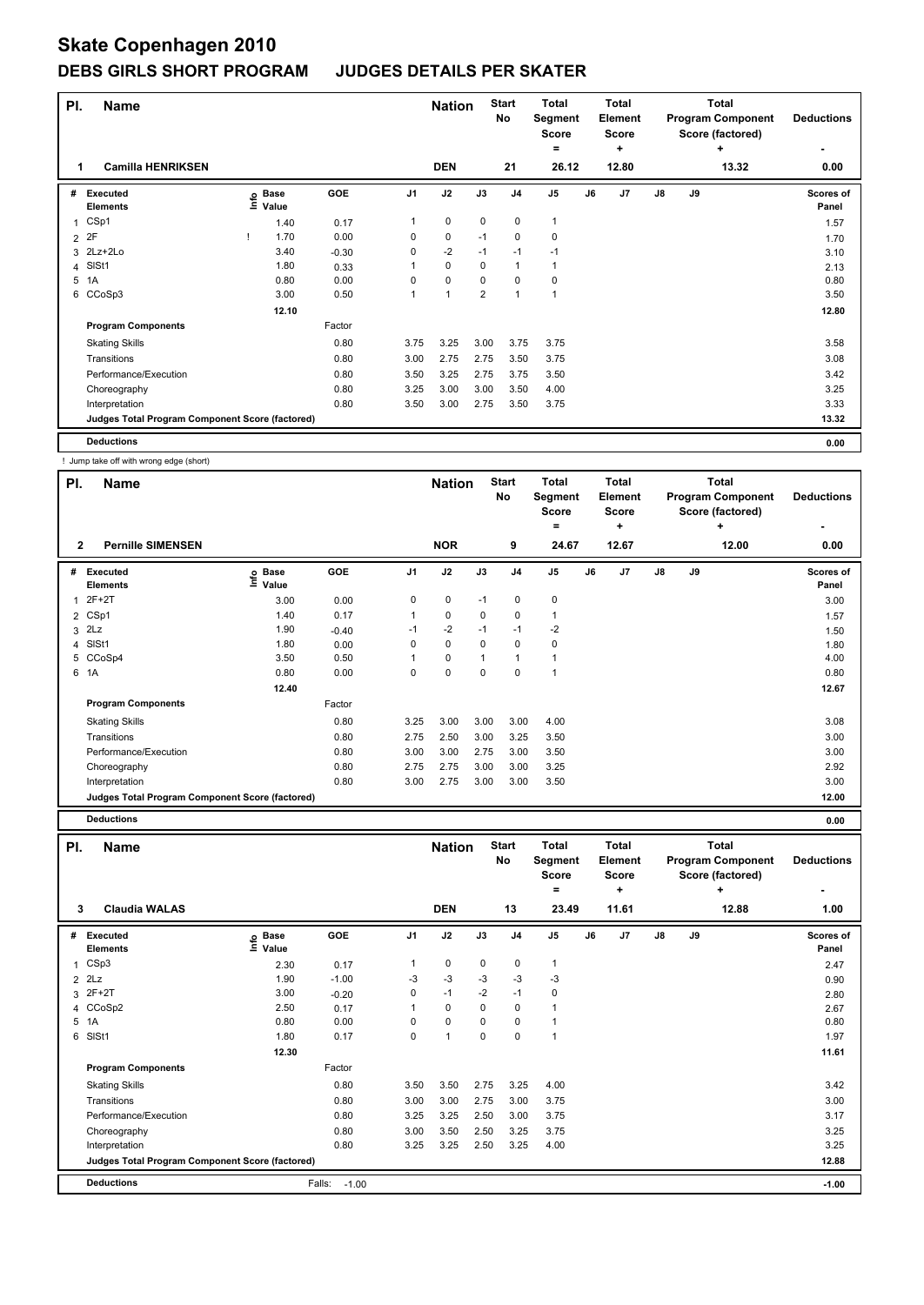| PI. | <b>Name</b>                                     |                            |            |                | <b>Nation</b>  |              | <b>Start</b><br>No | <b>Total</b><br>Segment<br><b>Score</b><br>$=$ |    | <b>Total</b><br>Element<br><b>Score</b><br>٠ |               |    | <b>Total</b><br><b>Program Component</b><br>Score (factored)<br>٠ | <b>Deductions</b>  |
|-----|-------------------------------------------------|----------------------------|------------|----------------|----------------|--------------|--------------------|------------------------------------------------|----|----------------------------------------------|---------------|----|-------------------------------------------------------------------|--------------------|
|     | <b>Ditte Schack MUNCK</b><br>4                  |                            |            |                | <b>DEN</b>     |              | 18                 | 22.93                                          |    | 11.73                                        |               |    | 11.20                                                             | 0.00               |
| #   | Executed<br><b>Elements</b>                     | e Base<br>E Value<br>Value | <b>GOE</b> | J1             | J2             | J3           | J <sub>4</sub>     | J <sub>5</sub>                                 | J6 | J7                                           | $\mathsf{J}8$ | J9 |                                                                   | Scores of<br>Panel |
|     | CSp1                                            | 1.40                       | 0.00       | $\pmb{0}$      | $\mathbf 0$    | $\mathbf 0$  | 0                  | $\mathbf 0$                                    |    |                                              |               |    |                                                                   | 1.40               |
|     | 2 2F+2T                                         | 3.00                       | 0.00       | 0              | 0              | 0            | $-1$               | 0                                              |    |                                              |               |    |                                                                   | 3.00               |
| 3   | 1A                                              | 0.80                       | 0.00       | $\mathbf 0$    | $\mathbf 0$    | $\Omega$     | 0                  | 0                                              |    |                                              |               |    |                                                                   | 0.80               |
|     | 4 2Lo                                           | 1.50                       | $-0.10$    | $-1$           | $\Omega$       | $\Omega$     | $\Omega$           | $-2$                                           |    |                                              |               |    |                                                                   | 1.40               |
| 5   | CiSt1                                           | 1.80                       | 0.00       | 0              | $\mathbf 0$    | 0            | 0                  | 0                                              |    |                                              |               |    |                                                                   | 1.80               |
|     | 6 CCoSp3                                        | 3.00                       | 0.33       | $\overline{1}$ | $\overline{1}$ | $\mathbf{1}$ | $\Omega$           | 0                                              |    |                                              |               |    |                                                                   | 3.33               |
|     |                                                 | 11.50                      |            |                |                |              |                    |                                                |    |                                              |               |    |                                                                   | 11.73              |
|     | <b>Program Components</b>                       |                            | Factor     |                |                |              |                    |                                                |    |                                              |               |    |                                                                   |                    |
|     | <b>Skating Skills</b>                           |                            | 0.80       | 3.25           | 2.75           | 2.75         | 3.00               | 2.75                                           |    |                                              |               |    |                                                                   | 2.83               |
|     | Transitions                                     |                            | 0.80       | 2.75           | 2.50           | 2.75         | 3.25               | 2.25                                           |    |                                              |               |    |                                                                   | 2.67               |
|     | Performance/Execution                           |                            | 0.80       | 3.00           | 3.00           | 2.50         | 3.00               | 2.50                                           |    |                                              |               |    |                                                                   | 2.83               |
|     | Choreography                                    |                            | 0.80       | 3.00           | 3.00           | 2.75         | 3.25               | 2.50                                           |    |                                              |               |    |                                                                   | 2.92               |
|     | Interpretation                                  |                            | 0.80       | 2.75           | 2.75           | 2.75         | 3.00               | 2.50                                           |    |                                              |               |    |                                                                   | 2.75               |
|     | Judges Total Program Component Score (factored) |                            |            |                |                |              |                    |                                                |    |                                              |               |    |                                                                   | 11.20              |
|     | <b>Deductions</b>                               |                            |            |                |                |              |                    |                                                |    |                                              |               |    |                                                                   | 0.00               |
| PI. | <b>Name</b>                                     |                            |            |                | <b>Nation</b>  |              | <b>Start</b><br>No | <b>Total</b><br>Segment                        |    | <b>Total</b><br>Element                      |               |    | <b>Total</b><br><b>Program Component</b>                          | <b>Deductions</b>  |

|              |                                                 |                            |         |                |             |      |                | $v_{\rm{c}}$<br><b>Score</b> |    | --------<br>Score |               |    | n rogram vomponem<br>Score (factored) | <b>Deagenons</b>         |
|--------------|-------------------------------------------------|----------------------------|---------|----------------|-------------|------|----------------|------------------------------|----|-------------------|---------------|----|---------------------------------------|--------------------------|
|              |                                                 |                            |         |                |             |      |                | ٠                            |    | ÷                 |               |    | ٠                                     | $\overline{\phantom{0}}$ |
| 5            | <b>Anna MATHISEN</b>                            |                            |         |                | <b>DEN</b>  |      | 14             | 22.49                        |    | 11.43             |               |    | 11.06                                 | 0.00                     |
| #            | Executed<br><b>Elements</b>                     | e Base<br>E Value<br>Value | GOE     | J <sub>1</sub> | J2          | J3   | J <sub>4</sub> | J5                           | J6 | J7                | $\mathsf{J}8$ | J9 |                                       | Scores of<br>Panel       |
| $\mathbf{1}$ | 2S                                              | 1.30                       | 0.00    | 0              | 0           | 0    | 0              | $\pmb{0}$                    |    |                   |               |    |                                       | 1.30                     |
|              | 2 2T+2T                                         | 2.60                       | $-0.30$ | $-1$           | $-1$        | $-1$ | $-1$           | $-1$                         |    |                   |               |    |                                       | 2.30                     |
|              | 3 CCoSp3                                        | 3.00                       | 0.50    | 1              | 0           | 1    |                |                              |    |                   |               |    |                                       | 3.50                     |
|              | 4 SISt1                                         | 1.80                       | 0.00    | 0              | $\mathbf 0$ | 0    | $\mathbf 0$    | 0                            |    |                   |               |    |                                       | 1.80                     |
|              | 5 1A                                            | 0.80                       | $-0.40$ | $-2$           | $-2$        | $-2$ | $-2$           | $-2$                         |    |                   |               |    |                                       | 0.40                     |
|              | 6 CSp2                                          | 1.80                       | 0.33    | 1              | 1           | 0    | 0              | $\mathbf{1}$                 |    |                   |               |    |                                       | 2.13                     |
|              |                                                 | 11.30                      |         |                |             |      |                |                              |    |                   |               |    |                                       | 11.43                    |
|              | <b>Program Components</b>                       |                            | Factor  |                |             |      |                |                              |    |                   |               |    |                                       |                          |
|              | <b>Skating Skills</b>                           |                            | 0.80    | 3.00           | 2.50        | 2.50 | 3.00           | 3.25                         |    |                   |               |    |                                       | 2.83                     |
|              | Transitions                                     |                            | 0.80    | 2.75           | 2.25        | 2.75 | 3.00           | 3.25                         |    |                   |               |    |                                       | 2.83                     |
|              | Performance/Execution                           |                            | 0.80    | 2.75           | 2.75        | 2.75 | 2.75           | 3.00                         |    |                   |               |    |                                       | 2.75                     |
|              | Choreography                                    |                            | 0.80    | 2.50           | 2.50        | 2.50 | 3.00           | 3.50                         |    |                   |               |    |                                       | 2.67                     |
|              | Interpretation                                  |                            | 0.80    | 3.00           | 2.50        | 2.50 | 2.75           | 3.25                         |    |                   |               |    |                                       | 2.75                     |
|              | Judges Total Program Component Score (factored) |                            |         |                |             |      |                |                              |    |                   |               |    |                                       | 11.06                    |

**Deductions 0.00**

|              | PI.<br><b>Name</b><br>6                         |                            |            |                | <b>Nation</b> |              | <b>Start</b><br>No | <b>Total</b><br>Segment<br><b>Score</b><br>$=$ |    | <b>Total</b><br>Element<br><b>Score</b><br>÷ |               |    | Total<br><b>Program Component</b><br>Score (factored)<br>÷ | <b>Deductions</b>         |
|--------------|-------------------------------------------------|----------------------------|------------|----------------|---------------|--------------|--------------------|------------------------------------------------|----|----------------------------------------------|---------------|----|------------------------------------------------------------|---------------------------|
|              | Jade Celine HUI                                 |                            |            |                | <b>NOR</b>    |              | 11                 | 22.16                                          |    | 9.90                                         |               |    | 12.26                                                      | 0.00                      |
| #            | <b>Executed</b><br><b>Elements</b>              | e Base<br>E Value<br>Value | <b>GOE</b> | J <sub>1</sub> | J2            | J3           | J <sub>4</sub>     | J <sub>5</sub>                                 | J6 | J7                                           | $\mathsf{J}8$ | J9 |                                                            | <b>Scores of</b><br>Panel |
| $\mathbf{1}$ | $2F+1T$                                         | 2.10                       | 0.00       | 0              | $\mathbf 0$   | $\mathbf 0$  | $\mathbf 0$        | 0                                              |    |                                              |               |    |                                                            | 2.10                      |
|              | 2 CCoSp1                                        | 2.00                       | 0.50       | 1              | $\mathbf 0$   | $\mathbf{1}$ | $\mathbf{1}$       | 1                                              |    |                                              |               |    |                                                            | 2.50                      |
| 3            | 2Lo                                             | 1.50                       | 0.00       | 0              | $\mathbf 0$   | 0            | $\mathbf 0$        | $-1$                                           |    |                                              |               |    |                                                            | 1.50                      |
| 4            | SISt1                                           | 1.80                       | $-0.10$    | 0              | $-1$          | 0            | 0                  | $-1$                                           |    |                                              |               |    |                                                            | 1.70                      |
| 5            | 1A                                              | 0.80                       | 0.00       | 0              | 0             | 0            | 0                  | 0                                              |    |                                              |               |    |                                                            | 0.80                      |
| 6            | CSp1                                            | 1.40                       | $-0.10$    | 0              | $\mathbf 0$   | $-1$         | $-1$               | 0                                              |    |                                              |               |    |                                                            | 1.30                      |
|              |                                                 | 9.60                       |            |                |               |              |                    |                                                |    |                                              |               |    |                                                            | 9.90                      |
|              | <b>Program Components</b>                       |                            | Factor     |                |               |              |                    |                                                |    |                                              |               |    |                                                            |                           |
|              | <b>Skating Skills</b>                           |                            | 0.80       | 3.25           | 3.25          | 2.50         | 3.50               | 4.00                                           |    |                                              |               |    |                                                            | 3.33                      |
|              | Transitions                                     |                            | 0.80       | 3.00           | 3.00          | 2.75         | 3.25               | 3.25                                           |    |                                              |               |    |                                                            | 3.08                      |
|              | Performance/Execution                           |                            | 0.80       | 2.75           | 3.25          | 2.50         | 3.00               | 3.25                                           |    |                                              |               |    |                                                            | 3.00                      |
|              | Choreography                                    |                            | 0.80       | 2.75           | 3.00          | 2.75         | 3.25               | 3.50                                           |    |                                              |               |    |                                                            | 3.00                      |
|              | Interpretation                                  |                            | 0.80       | 2.75           | 2.75          | 2.50         | 3.25               | 3.50                                           |    |                                              |               |    |                                                            | 2.92                      |
|              | Judges Total Program Component Score (factored) |                            |            |                |               |              |                    |                                                |    |                                              |               |    |                                                            | 12.26                     |
|              | <b>Deductions</b>                               |                            |            |                |               |              |                    |                                                |    |                                              |               |    |                                                            | 0.00                      |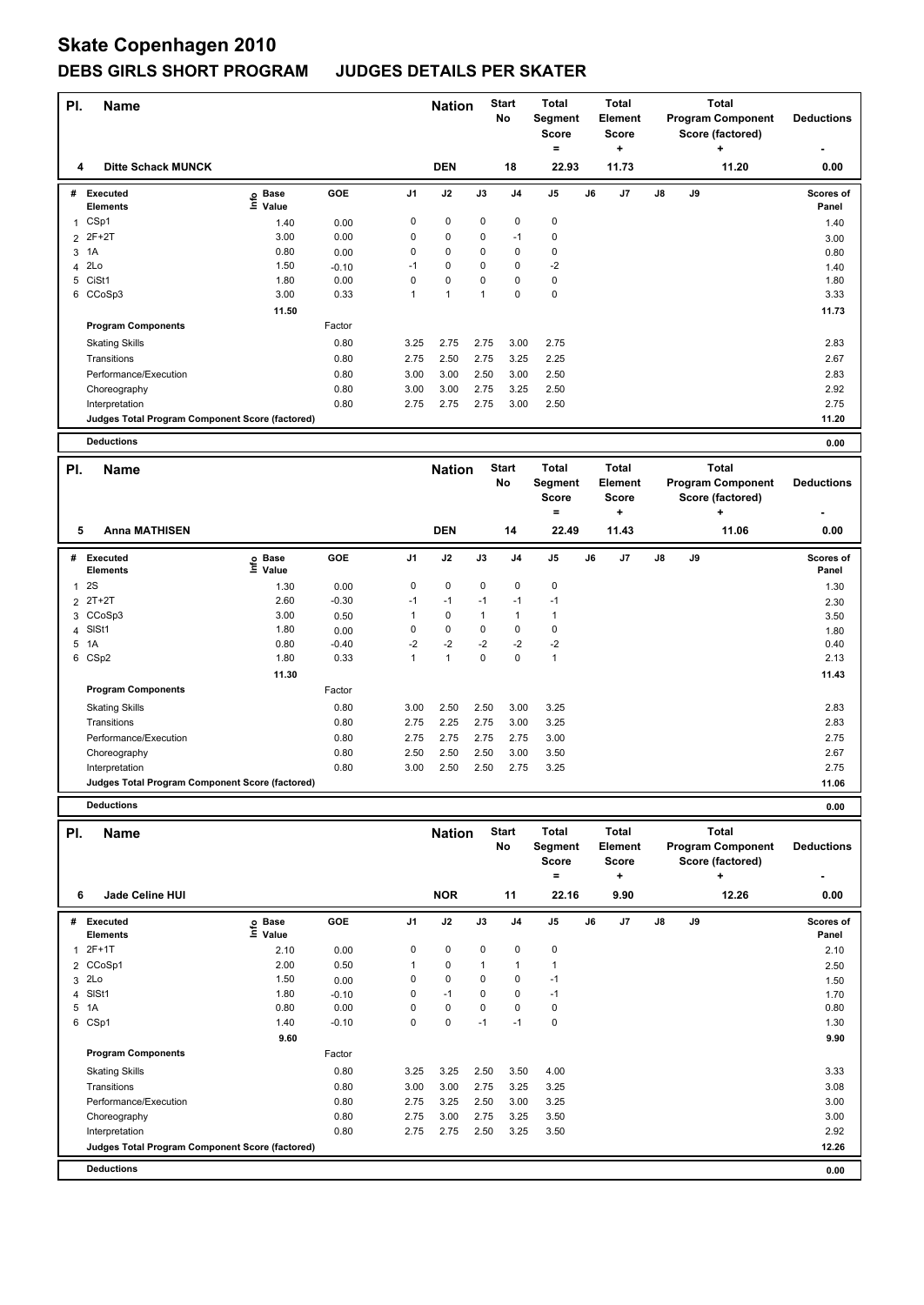| PI. | <b>Name</b>                                     |         |                      |            |                | <b>Nation</b> |             | <b>Start</b><br>No | <b>Total</b><br>Segment<br><b>Score</b><br>٠ |    | <b>Total</b><br>Element<br>Score<br>÷ |               |    | <b>Total</b><br><b>Program Component</b><br>Score (factored)<br>٠ | <b>Deductions</b>  |
|-----|-------------------------------------------------|---------|----------------------|------------|----------------|---------------|-------------|--------------------|----------------------------------------------|----|---------------------------------------|---------------|----|-------------------------------------------------------------------|--------------------|
| 7   | <b>Christina NEERGAARD</b>                      |         |                      |            |                | <b>DEN</b>    |             | 8                  | 21.65                                        |    | 10.83                                 |               |    | 10.82                                                             | 0.00               |
| #   | <b>Executed</b><br><b>Elements</b>              | ۴٥      | <b>Base</b><br>Value | <b>GOE</b> | J <sub>1</sub> | J2            | J3          | J <sub>4</sub>     | J <sub>5</sub>                               | J6 | J <sub>7</sub>                        | $\mathsf{J}8$ | J9 |                                                                   | Scores of<br>Panel |
| 1   | CSp3                                            |         | 2.30                 | 0.33       | 1              | $\mathbf{1}$  | $\mathbf 0$ | $\mathbf 0$        | $\overline{1}$                               |    |                                       |               |    |                                                                   | 2.63               |
|     | 2 2S+2Lo<                                       | $\prec$ | 1.80                 | $-0.40$    | $-3$           | $-2$          | $-1$        | $-1$               | $-1$                                         |    |                                       |               |    |                                                                   | 1.40               |
| 3   | 2T                                              |         | 1.30                 | $-0.10$    | $-1$           | 0             | $-1$        | 0                  | 0                                            |    |                                       |               |    |                                                                   | 1.20               |
| 4   | SISt1                                           |         | 1.80                 | 0.00       | 0              | $\Omega$      | $\Omega$    | 0                  | $\overline{1}$                               |    |                                       |               |    |                                                                   | 1.80               |
| 5   | 1A                                              |         | 0.80                 | 0.00       | 0              | 0             | $\Omega$    | 0                  | 0                                            |    |                                       |               |    |                                                                   | 0.80               |
| 6   | CCoSp3                                          |         | 3.00                 | 0.00       | 0              | 0             | 0           | 0                  | 0                                            |    |                                       |               |    |                                                                   | 3.00               |
|     |                                                 |         | 11.00                |            |                |               |             |                    |                                              |    |                                       |               |    |                                                                   | 10.83              |
|     | <b>Program Components</b>                       |         |                      | Factor     |                |               |             |                    |                                              |    |                                       |               |    |                                                                   |                    |
|     | <b>Skating Skills</b>                           |         |                      | 0.80       | 3.00           | 2.50          | 2.50        | 3.00               | 3.50                                         |    |                                       |               |    |                                                                   | 2.83               |
|     | Transitions                                     |         |                      | 0.80       | 2.50           | 2.25          | 2.50        | 3.00               | 3.25                                         |    |                                       |               |    |                                                                   | 2.67               |
|     | Performance/Execution                           |         |                      | 0.80       | 2.50           | 2.50          | 2.25        | 3.00               | 3.00                                         |    |                                       |               |    |                                                                   | 2.67               |
|     | Choreography                                    |         |                      | 0.80       | 2.25           | 2.50          | 2.50        | 3.00               | 3.25                                         |    |                                       |               |    |                                                                   | 2.67               |
|     | Interpretation                                  |         |                      | 0.80       | 2.50           | 2.25          | 2.25        | 3.25               | 3.25                                         |    |                                       |               |    |                                                                   | 2.67               |
|     | Judges Total Program Component Score (factored) |         |                      |            |                |               |             |                    |                                              |    |                                       |               |    |                                                                   | 10.82              |
|     | <b>Deductions</b>                               |         |                      |            |                |               |             |                    |                                              |    |                                       |               |    |                                                                   | 0.00               |

|     | < Downgraded jump                               |      |                      |                   |                          |                          |             |                    |                                              |    |                                              |               |    |                                                                   |                    |
|-----|-------------------------------------------------|------|----------------------|-------------------|--------------------------|--------------------------|-------------|--------------------|----------------------------------------------|----|----------------------------------------------|---------------|----|-------------------------------------------------------------------|--------------------|
| PI. | Name                                            |      |                      |                   |                          | <b>Nation</b>            |             | <b>Start</b><br>No | <b>Total</b><br>Segment<br><b>Score</b><br>۰ |    | <b>Total</b><br>Element<br><b>Score</b><br>÷ |               |    | <b>Total</b><br><b>Program Component</b><br>Score (factored)<br>٠ | <b>Deductions</b>  |
| 8   | Inna GORBACHOVA                                 |      |                      |                   |                          | <b>UKR</b>               |             | 3                  | 21.57                                        |    | 9.83                                         |               |    | 12.74                                                             | 1.00               |
| #   | Executed<br><b>Elements</b>                     | ١nf٥ | <b>Base</b><br>Value | <b>GOE</b>        | J <sub>1</sub>           | J2                       | J3          | J <sub>4</sub>     | J <sub>5</sub>                               | J6 | J7                                           | $\mathsf{J}8$ | J9 |                                                                   | Scores of<br>Panel |
| 1   | 2Lz+2Lo                                         | e    | 3.40                 | $-0.50$           | $-2$                     | $-2$                     | $-1$        | $-1$               | $-2$                                         |    |                                              |               |    |                                                                   | 2.90               |
| 2A  |                                                 |      | 0.00                 | 0.00              | $\overline{\phantom{a}}$ | $\overline{\phantom{a}}$ |             |                    | $\overline{\phantom{a}}$                     |    |                                              |               |    |                                                                   | 0.00               |
| 3   | CSp1                                            |      | 1.40                 | 0.00              | 0                        | $\Omega$                 | $\Omega$    | $\Omega$           | 0                                            |    |                                              |               |    |                                                                   | 1.40               |
| 4   | 2F                                              |      | 1.70                 | $-0.30$           | $-1$                     | $-1$                     | $-1$        | $-1$               | $\mathbf 0$                                  |    |                                              |               |    |                                                                   | 1.40               |
| 5   | SISt1                                           |      | 1.80                 | 0.33              | 1                        | $\mathbf 0$              | $\Omega$    | $\mathbf{1}$       | $\mathbf{1}$                                 |    |                                              |               |    |                                                                   | 2.13               |
| 6   | CCoSp1                                          |      | 2.00                 | 0.00              | 0                        | $\pmb{0}$                | $\mathbf 0$ | $\mathbf 0$        | $\overline{1}$                               |    |                                              |               |    |                                                                   | 2.00               |
|     |                                                 |      | 10.30                |                   |                          |                          |             |                    |                                              |    |                                              |               |    |                                                                   | 9.83               |
|     | <b>Program Components</b>                       |      |                      | Factor            |                          |                          |             |                    |                                              |    |                                              |               |    |                                                                   |                    |
|     | <b>Skating Skills</b>                           |      |                      | 0.80              | 3.50                     | 3.25                     | 2.75        | 3.00               | 4.25                                         |    |                                              |               |    |                                                                   | 3.25               |
|     | Transitions                                     |      |                      | 0.80              | 2.75                     | 3.00                     | 2.75        | 3.25               | 4.00                                         |    |                                              |               |    |                                                                   | 3.00               |
|     | Performance/Execution                           |      |                      | 0.80              | 3.25                     | 3.50                     | 2.50        | 3.00               | 4.25                                         |    |                                              |               |    |                                                                   | 3.25               |
|     | Choreography                                    |      |                      | 0.80              | 3.00                     | 3.50                     | 3.00        | 2.75               | 4.00                                         |    |                                              |               |    |                                                                   | 3.17               |
|     | Interpretation                                  |      |                      | 0.80              | 3.25                     | 3.25                     | 3.00        | 3.25               | 4.50                                         |    |                                              |               |    |                                                                   | 3.25               |
|     | Judges Total Program Component Score (factored) |      |                      |                   |                          |                          |             |                    |                                              |    |                                              |               |    |                                                                   | 12.74              |
|     | <b>Deductions</b>                               |      |                      | Falls:<br>$-1.00$ |                          |                          |             |                    |                                              |    |                                              |               |    |                                                                   | $-1.00$            |

e Jump take off with wrong edge (long)

| PI.            | <b>Name</b>                                     | <b>Emilie MUFF</b>         |         |                | <b>Nation</b> |              | <b>Start</b><br>No | <b>Total</b><br>Segment<br>Score<br>۰ |    | Total<br>Element<br><b>Score</b><br>٠ |               |    | <b>Total</b><br><b>Program Component</b><br>Score (factored)<br>÷ | <b>Deductions</b>  |
|----------------|-------------------------------------------------|----------------------------|---------|----------------|---------------|--------------|--------------------|---------------------------------------|----|---------------------------------------|---------------|----|-------------------------------------------------------------------|--------------------|
| 9              |                                                 |                            |         |                | <b>DEN</b>    |              | 23                 | 21.12                                 |    | 10.40                                 |               |    | 10.72                                                             | 0.00               |
| #              | <b>Executed</b><br><b>Elements</b>              | <b>Base</b><br>١m<br>Value | GOE     | J <sub>1</sub> | J2            | J3           | J <sub>4</sub>     | J <sub>5</sub>                        | J6 | J <sub>7</sub>                        | $\mathsf{J}8$ | J9 |                                                                   | Scores of<br>Panel |
| 1              | 2F                                              | 1.70                       | 0.00    | 0              | $\mathbf 0$   | $\mathbf 0$  | $\mathbf 0$        | $\pmb{0}$                             |    |                                       |               |    |                                                                   | 1.70               |
| $\overline{2}$ | CSp1                                            | 1.40                       | 0.00    | 0              | $\mathbf 0$   | 0            | 0                  | 0                                     |    |                                       |               |    |                                                                   | 1.40               |
| 3              | $2Lo+2T$                                        | 2.80                       | $-0.60$ | $-2$           | $-2$          | $-2$         | $-2$               | $-2$                                  |    |                                       |               |    |                                                                   | 2.20               |
|                | 4 CCoSp2                                        | 2.50                       | 0.00    | 0              | 0             | $\mathbf{1}$ | 0                  | 0                                     |    |                                       |               |    |                                                                   | 2.50               |
| 5              | CiSt1                                           | 1.80                       | 0.00    | $\Omega$       | $\mathbf 0$   | $\Omega$     | 0                  | 0                                     |    |                                       |               |    |                                                                   | 1.80               |
|                | 6 1A                                            | 0.80                       | 0.00    | 0              | $\mathbf 0$   | 0            | 0                  | $\pmb{0}$                             |    |                                       |               |    |                                                                   | 0.80               |
|                |                                                 | 11.00                      |         |                |               |              |                    |                                       |    |                                       |               |    |                                                                   | 10.40              |
|                | <b>Program Components</b>                       |                            | Factor  |                |               |              |                    |                                       |    |                                       |               |    |                                                                   |                    |
|                | <b>Skating Skills</b>                           |                            | 0.80    | 2.75           | 2.50          | 2.75         | 3.00               | 3.25                                  |    |                                       |               |    |                                                                   | 2.83               |
|                | Transitions                                     |                            | 0.80    | 2.50           | 2.75          | 2.50         | 2.75               | 3.50                                  |    |                                       |               |    |                                                                   | 2.67               |
|                | Performance/Execution                           |                            | 0.80    | 2.50           | 2.50          | 2.50         | 2.75               | 2.75                                  |    |                                       |               |    |                                                                   | 2.58               |
|                | Choreography                                    |                            | 0.80    | 2.50           | 2.50          | 2.75         | 3.00               | 3.00                                  |    |                                       |               |    |                                                                   | 2.75               |
|                | Interpretation                                  |                            | 0.80    | 2.50           | 2.25          | 2.50         | 3.00               | 2.75                                  |    |                                       |               |    |                                                                   | 2.58               |
|                | Judges Total Program Component Score (factored) |                            |         |                |               |              |                    |                                       |    |                                       |               |    |                                                                   | 10.72              |
|                | <b>Deductions</b>                               |                            |         |                |               |              |                    |                                       |    |                                       |               |    |                                                                   | 0.00               |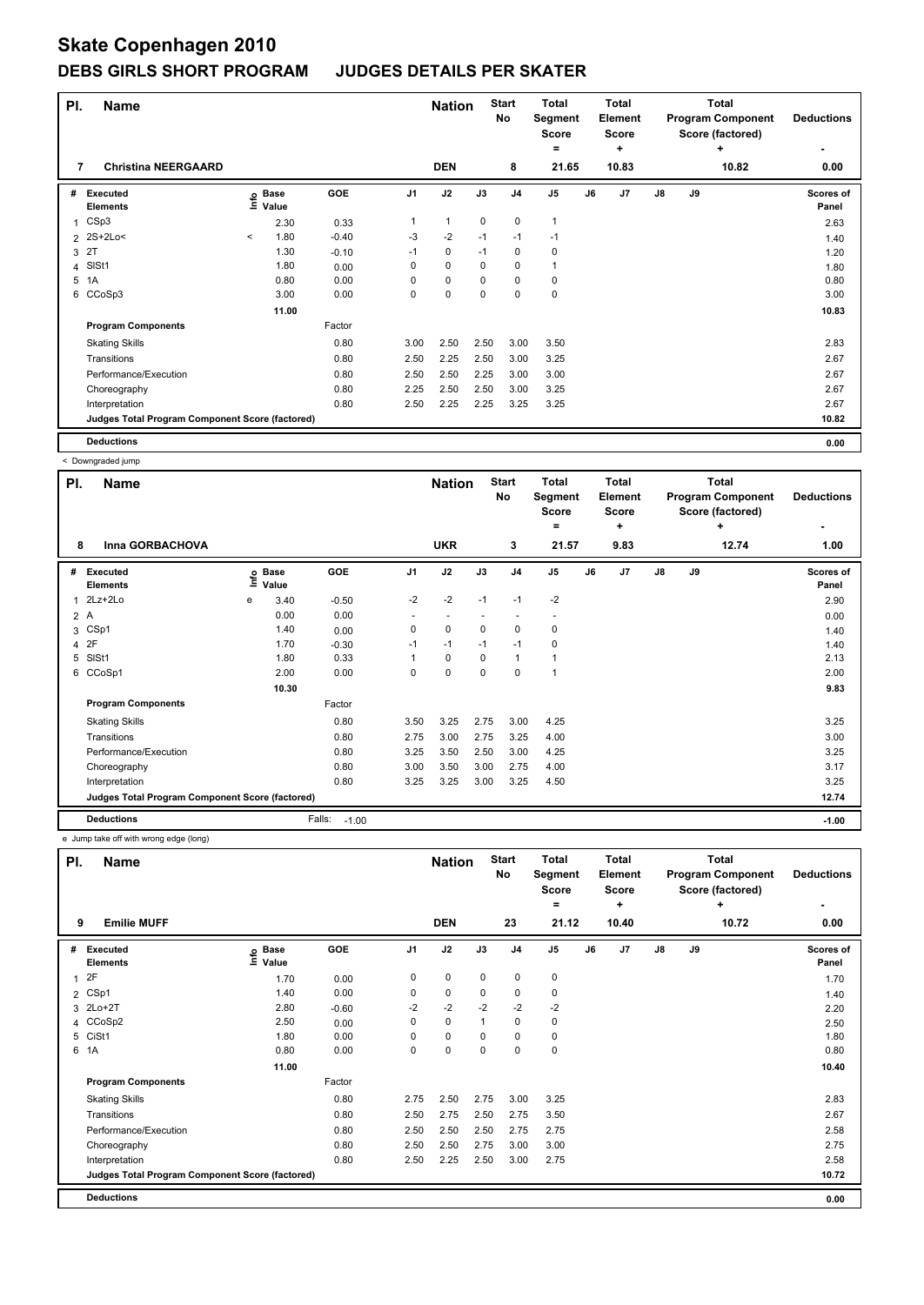| PI. | <b>Name</b>                                     |         |                   |                   |                | <b>Nation</b> |             | <b>Start</b><br>No | <b>Total</b><br>Segment<br><b>Score</b><br>۰ |    | Total<br>Element<br>Score<br>٠ |    |    | <b>Total</b><br><b>Program Component</b><br>Score (factored)<br>÷ | <b>Deductions</b>  |
|-----|-------------------------------------------------|---------|-------------------|-------------------|----------------|---------------|-------------|--------------------|----------------------------------------------|----|--------------------------------|----|----|-------------------------------------------------------------------|--------------------|
| 10  | <b>Laura Amalie Friis LUNDSGAARD</b>            |         |                   |                   |                | <b>DEN</b>    |             | 19                 | 20.99                                        |    | 9.37                           |    |    | 12.62                                                             | 1.00               |
| #   | <b>Executed</b><br><b>Elements</b>              |         | e Base<br>⊆ Value | GOE               | J <sub>1</sub> | J2            | J3          | J <sub>4</sub>     | J <sub>5</sub>                               | J6 | J <sub>7</sub>                 | J8 | J9 |                                                                   | Scores of<br>Panel |
|     | CSp1                                            |         | 1.40              | 0.00              | 0              | $\mathbf 0$   | $\mathbf 0$ | 0                  | $\pmb{0}$                                    |    |                                |    |    |                                                                   | 1.40               |
|     | 2 2F+2Lo<                                       |         | 2.20              | $-0.73$           | $-2$           | $-3$          | $-2$        | $-2$               | $-3$                                         |    |                                |    |    |                                                                   | 1.47               |
|     | $3$ 2A<                                         | $\prec$ | 0.80              | $-0.50$           | $-3$           | $-3$          | $-3$        | $-3$               | $-3$                                         |    |                                |    |    |                                                                   | 0.30               |
| 4   | SISt1                                           |         | 1.80              | 0.00              | 1              | $\mathbf 0$   | 0           | 0                  | 0                                            |    |                                |    |    |                                                                   | 1.80               |
| 5   | 2Lz                                             |         | 1.90              | 0.00              | $\Omega$       | $\mathbf 0$   | 0           | $\Omega$           | 1                                            |    |                                |    |    |                                                                   | 1.90               |
|     | 6 CCoSp2                                        |         | 2.50              | 0.00              | 0              | 0             | 1           | $\mathbf 0$        | $\pmb{0}$                                    |    |                                |    |    |                                                                   | 2.50               |
|     |                                                 |         | 10.60             |                   |                |               |             |                    |                                              |    |                                |    |    |                                                                   | 9.37               |
|     | <b>Program Components</b>                       |         |                   | Factor            |                |               |             |                    |                                              |    |                                |    |    |                                                                   |                    |
|     | <b>Skating Skills</b>                           |         |                   | 0.80              | 3.50           | 3.50          | 2.75        | 3.25               | 3.75                                         |    |                                |    |    |                                                                   | 3.42               |
|     | Transitions                                     |         |                   | 0.80              | 3.00           | 2.75          | 2.75        | 3.00               | 3.00                                         |    |                                |    |    |                                                                   | 2.92               |
|     | Performance/Execution                           |         |                   | 0.80              | 3.25           | 3.25          | 2.50        | 3.25               | 3.25                                         |    |                                |    |    |                                                                   | 3.25               |
|     | Choreography                                    |         |                   | 0.80              | 3.25           | 3.25          | 2.75        | 3.00               | 3.25                                         |    |                                |    |    |                                                                   | 3.17               |
|     | Interpretation                                  |         |                   | 0.80              | 3.00           | 3.00          | 2.75        | 3.00               | 3.50                                         |    |                                |    |    |                                                                   | 3.00               |
|     | Judges Total Program Component Score (factored) |         |                   |                   |                |               |             |                    |                                              |    |                                |    |    |                                                                   | 12.62              |
|     | <b>Deductions</b>                               |         |                   | Falls:<br>$-1.00$ |                |               |             |                    |                                              |    |                                |    |    |                                                                   | $-1.00$            |

< Downgraded jump ! Jump take off with wrong edge (short)

| PI. | <b>Name</b>                                     |                            |         |                | <b>Nation</b> |          | <b>Start</b><br>No | Total<br>Segment<br><b>Score</b><br>= |    | <b>Total</b><br>Element<br><b>Score</b><br>٠ |    |    | <b>Total</b><br><b>Program Component</b><br>Score (factored)<br>÷ | <b>Deductions</b>                |
|-----|-------------------------------------------------|----------------------------|---------|----------------|---------------|----------|--------------------|---------------------------------------|----|----------------------------------------------|----|----|-------------------------------------------------------------------|----------------------------------|
| 11  | <b>Josefine ANDERSEN</b>                        |                            |         |                | <b>SWE</b>    |          | 20                 | 20.50                                 |    | 10.50                                        |    |    | 10.00                                                             | $\overline{\phantom{0}}$<br>0.00 |
| #   | <b>Executed</b><br><b>Elements</b>              | e Base<br>E Value<br>Value | GOE     | J <sub>1</sub> | J2            | J3       | J <sub>4</sub>     | J <sub>5</sub>                        | J6 | J <sub>7</sub>                               | J8 | J9 |                                                                   | <b>Scores of</b><br>Panel        |
| 1   | 1A                                              | 0.80                       | 0.00    | 0              | $\mathbf 0$   | 0        | 0                  | $\mathbf 0$                           |    |                                              |    |    |                                                                   | 0.80                             |
|     | 2 2T+2T                                         | 2.60                       | $-0.30$ | $-1$           | $-1$          | $-1$     | $-1$               | $-1$                                  |    |                                              |    |    |                                                                   | 2.30                             |
|     | 3 CCoSp2                                        | 2.50                       | 0.00    | 0              | 0             | $\Omega$ | 0                  | 0                                     |    |                                              |    |    |                                                                   | 2.50                             |
|     | 4 SISt1                                         | 1.80                       | 0.00    | 0              | 0             | 0        | 0                  | 0                                     |    |                                              |    |    |                                                                   | 1.80                             |
|     | 5 2F                                            | 1.70                       | 0.00    | 0              | 0             | 0        | 0                  | 0                                     |    |                                              |    |    |                                                                   | 1.70                             |
|     | 6 CSp1                                          | 1.40                       | 0.00    | $-1$           | 0             | 0        | 0                  | 0                                     |    |                                              |    |    |                                                                   | 1.40                             |
|     |                                                 | 10.80                      |         |                |               |          |                    |                                       |    |                                              |    |    |                                                                   | 10.50                            |
|     | <b>Program Components</b>                       |                            | Factor  |                |               |          |                    |                                       |    |                                              |    |    |                                                                   |                                  |
|     | <b>Skating Skills</b>                           |                            | 0.80    | 2.50           | 2.50          | 2.75     | 2.75               | 3.00                                  |    |                                              |    |    |                                                                   | 2.67                             |
|     | Transitions                                     |                            | 0.80    | 2.50           | 2.00          | 2.50     | 2.75               | 2.75                                  |    |                                              |    |    |                                                                   | 2.58                             |
|     | Performance/Execution                           |                            | 0.80    | 2.25           | 2.25          | 2.50     | 2.50               | 2.75                                  |    |                                              |    |    |                                                                   | 2.42                             |
|     | Choreography                                    |                            | 0.80    | 2.50           | 2.25          | 2.25     | 2.75               | 3.00                                  |    |                                              |    |    |                                                                   | 2.50                             |
|     | Interpretation                                  |                            | 0.80    | 2.25           | 2.00          | 2.25     | 2.50               | 2.75                                  |    |                                              |    |    |                                                                   | 2.33                             |
|     | Judges Total Program Component Score (factored) |                            |         |                |               |          |                    |                                       |    |                                              |    |    |                                                                   | 10.00                            |
|     | <b>Deductions</b>                               |                            |         |                |               |          |                    |                                       |    |                                              |    |    |                                                                   | 0.00                             |

| PI.          | <b>Name</b>                                     |         |                            |                   |                | <b>Nation</b> |              | <b>Start</b><br>No | <b>Total</b><br>Segment<br><b>Score</b><br>۰ |    | <b>Total</b><br>Element<br>Score<br>٠ |    |    | Total<br><b>Program Component</b><br>Score (factored)<br>٠ | <b>Deductions</b>  |
|--------------|-------------------------------------------------|---------|----------------------------|-------------------|----------------|---------------|--------------|--------------------|----------------------------------------------|----|---------------------------------------|----|----|------------------------------------------------------------|--------------------|
| 12           | <b>Benedicte FINNESTAD</b>                      |         |                            |                   |                | <b>NOR</b>    |              | 22                 | 20.46                                        |    | 9.60                                  |    |    | 11.86                                                      | 1.00               |
| #            | Executed<br><b>Elements</b>                     |         | e Base<br>E Value<br>Value | <b>GOE</b>        | J <sub>1</sub> | J2            | J3           | J <sub>4</sub>     | $\mathsf{J}5$                                | J6 | J <sub>7</sub>                        | J8 | J9 |                                                            | Scores of<br>Panel |
| $\mathbf{1}$ | 2A<                                             | $\,<\,$ | 0.80                       | $-0.50$           | -3             | $-3$          | $-3$         | $-3$               | $-3$                                         |    |                                       |    |    |                                                            | 0.30               |
|              | 2 2F+2T<                                        |         | 2.10                       | $-0.30$           | $-1$           | $-1$          | $-1$         | $-1$               | 0                                            |    |                                       |    |    |                                                            | 1.80               |
|              | $3$ $2Lz$                                       |         | 1.90                       | $-0.10$           | 0              | $-1$          | $\Omega$     | 0                  | $-2$                                         |    |                                       |    |    |                                                            | 1.80               |
|              | 4 CCoSp2                                        |         | 2.50                       | 0.00              | 0              | $\mathbf 0$   | $\mathbf{1}$ | 0                  | 0                                            |    |                                       |    |    |                                                            | 2.50               |
|              | 5 CSp1                                          |         | 1.40                       | 0.00              | 0              | $-1$          | 0            | 0                  | 0                                            |    |                                       |    |    |                                                            | 1.40               |
|              | 6 SISt1                                         |         | 1.80                       | 0.00              | 0              | $\mathbf{1}$  | 0            | 0                  | $\pmb{0}$                                    |    |                                       |    |    |                                                            | 1.80               |
|              |                                                 |         | 10.50                      |                   |                |               |              |                    |                                              |    |                                       |    |    |                                                            | 9.60               |
|              | <b>Program Components</b>                       |         |                            | Factor            |                |               |              |                    |                                              |    |                                       |    |    |                                                            |                    |
|              | <b>Skating Skills</b>                           |         |                            | 0.80              | 3.25           | 3.50          | 3.00         | 3.00               | 3.75                                         |    |                                       |    |    |                                                            | 3.25               |
|              | Transitions                                     |         |                            | 0.80              | 2.75           | 2.75          | 2.75         | 2.75               | 3.25                                         |    |                                       |    |    |                                                            | 2.75               |
|              | Performance/Execution                           |         |                            | 0.80              | 2.75           | 3.25          | 3.00         | 2.75               | 3.50                                         |    |                                       |    |    |                                                            | 3.00               |
|              | Choreography                                    |         |                            | 0.80              | 2.75           | 3.25          | 2.75         | 3.00               | 3.25                                         |    |                                       |    |    |                                                            | 3.00               |
|              | Interpretation                                  |         |                            | 0.80              | 2.50           | 3.00          | 2.50         | 3.00               | 3.50                                         |    |                                       |    |    |                                                            | 2.83               |
|              | Judges Total Program Component Score (factored) |         |                            |                   |                |               |              |                    |                                              |    |                                       |    |    |                                                            | 11.86              |
|              | <b>Deductions</b>                               |         |                            | Falls:<br>$-1.00$ |                |               |              |                    |                                              |    |                                       |    |    |                                                            | $-1.00$            |

< Downgraded jump ! Jump take off with wrong edge (short)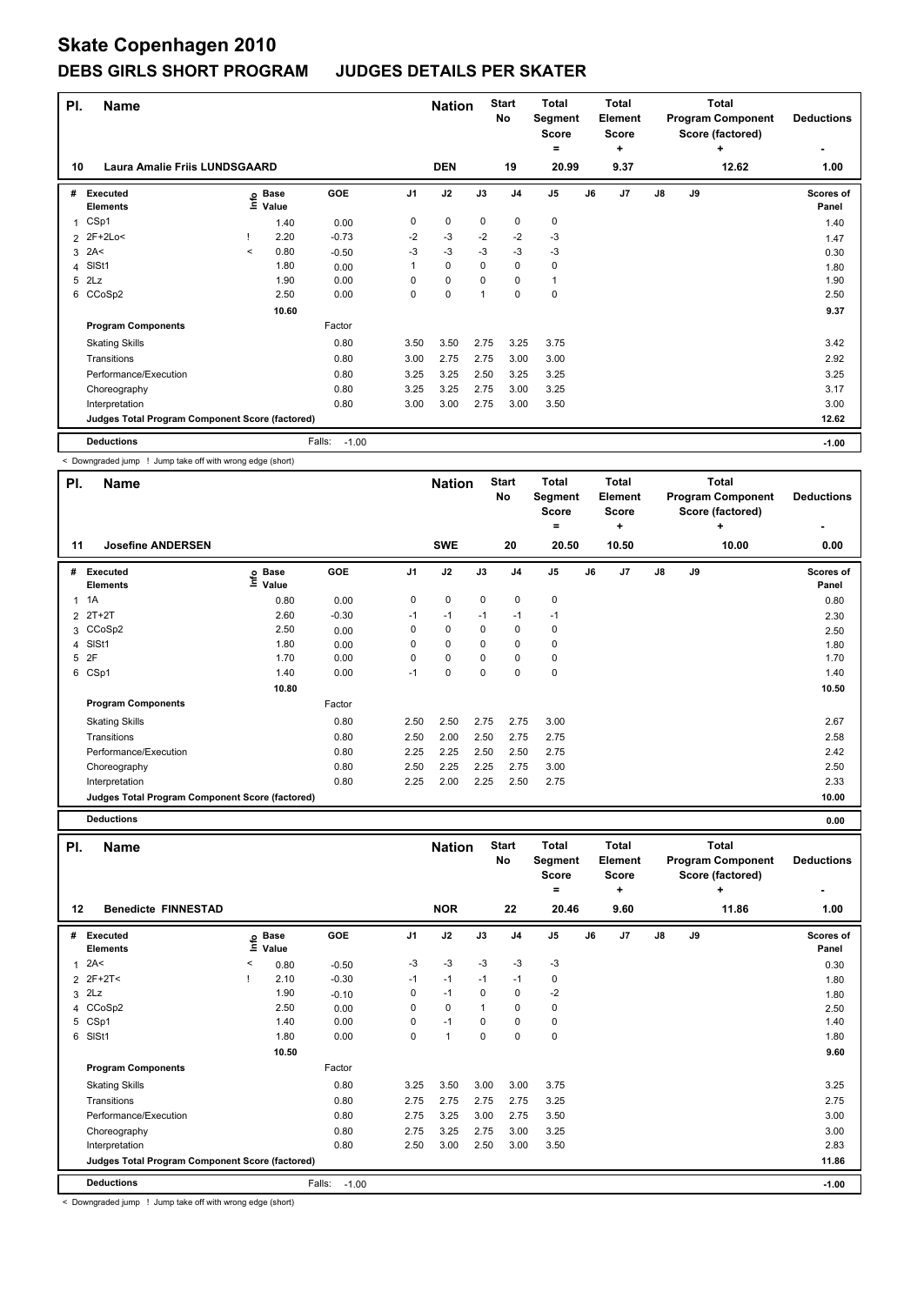# **Skate Copenhagen 2010**

## **DEBS GIRLS SHORT PROGRAM JUDGES DETAILS PER SKATER**

| PI.                     | <b>Name</b>                                     |                                  |                   |                | <b>Nation</b> |              | <b>Start</b>            | <b>Total</b>                  |    | <b>Total</b>      |    |    | Total                    |                    |
|-------------------------|-------------------------------------------------|----------------------------------|-------------------|----------------|---------------|--------------|-------------------------|-------------------------------|----|-------------------|----|----|--------------------------|--------------------|
|                         |                                                 |                                  |                   |                |               |              | No                      | Segment                       |    | <b>Element</b>    |    |    | <b>Program Component</b> | <b>Deductions</b>  |
|                         |                                                 |                                  |                   |                |               |              |                         | <b>Score</b><br>÷             |    | <b>Score</b><br>٠ |    |    | Score (factored)         |                    |
|                         |                                                 |                                  |                   |                |               |              |                         |                               |    |                   |    |    |                          |                    |
| 13                      | Amanda SØRENSEN                                 |                                  |                   |                | <b>DEN</b>    |              | $\overline{\mathbf{r}}$ | 20.44                         |    | 10.10             |    |    | 11.34                    | 1.00               |
|                         | # Executed                                      | e Base<br>⊆ Value                | GOE               | J <sub>1</sub> | J2            | J3           | J <sub>4</sub>          | $\mathsf{J}5$                 | J6 | J7                | J8 | J9 |                          | Scores of          |
|                         | Elements                                        | Value                            |                   |                |               |              |                         |                               |    |                   |    |    |                          | Panel              |
| 1                       | CCoSp2                                          | 2.50                             | 0.00              | 0              | $\mathbf 0$   | 0            | $\pmb{0}$               | $\mathbf 0$                   |    |                   |    |    |                          | 2.50               |
| $\overline{2}$          | 2Lz+2Lo                                         | 3.40                             | $-0.30$           | $-1$           | $-2$          | $-1$         | $-1$                    | $-1$                          |    |                   |    |    |                          | 3.10               |
| 3                       | CSp1                                            | 1.40                             | $-0.20$           | $-1$           | 0             | $-1$         | $-1$                    | 0                             |    |                   |    |    |                          | 1.20               |
| 4                       | 2F                                              | 1.70                             | $-1.00$           | $-3$           | $-3$          | $-3$         | $-3$                    | $-3$                          |    |                   |    |    |                          | 0.70               |
| 5<br>6                  | SISt1<br>1A                                     | 1.80<br>0.80                     | 0.00<br>0.00      | 1<br>0         | 0<br>0        | 0<br>0       | 0<br>0                  | $\mathbf 0$<br>$\overline{1}$ |    |                   |    |    |                          | 1.80<br>0.80       |
|                         |                                                 | 11.60                            |                   |                |               |              |                         |                               |    |                   |    |    |                          | 10.10              |
|                         | <b>Program Components</b>                       |                                  | Factor            |                |               |              |                         |                               |    |                   |    |    |                          |                    |
|                         |                                                 |                                  |                   |                |               |              |                         |                               |    |                   |    |    |                          |                    |
|                         | <b>Skating Skills</b>                           |                                  | 0.80              | 3.00           | 2.75          | 2.75         | 3.00                    | 3.25                          |    |                   |    |    |                          | 2.92               |
|                         | Transitions                                     |                                  | 0.80              | 2.75           | 2.50          | 2.75         | 3.25                    | 2.75                          |    |                   |    |    |                          | 2.75               |
|                         | Performance/Execution                           |                                  | 0.80              | 3.00           | 3.00          | 2.75         | 3.00                    | 2.75                          |    |                   |    |    |                          | 2.92               |
|                         | Choreography                                    |                                  | 0.80<br>0.80      | 2.75           | 2.75<br>2.75  | 2.75<br>2.50 | 3.00                    | 3.00<br>2.75                  |    |                   |    |    |                          | 2.83<br>2.75       |
|                         | Interpretation                                  |                                  |                   | 2.75           |               |              | 3.25                    |                               |    |                   |    |    |                          | 11.34              |
|                         | Judges Total Program Component Score (factored) |                                  |                   |                |               |              |                         |                               |    |                   |    |    |                          |                    |
|                         | <b>Deductions</b>                               |                                  | Falls:<br>$-1.00$ |                |               |              |                         |                               |    |                   |    |    |                          | $-1.00$            |
| PI.                     | <b>Name</b>                                     |                                  |                   |                | <b>Nation</b> |              | <b>Start</b>            | <b>Total</b>                  |    | <b>Total</b>      |    |    | <b>Total</b>             |                    |
|                         |                                                 |                                  |                   |                |               |              | No                      | Segment                       |    | Element           |    |    | <b>Program Component</b> | <b>Deductions</b>  |
|                         |                                                 |                                  |                   |                |               |              |                         | <b>Score</b>                  |    | <b>Score</b>      |    |    | Score (factored)         |                    |
|                         |                                                 |                                  |                   |                |               |              |                         | ۰                             |    | ÷                 |    |    | $\ddot{}$                |                    |
| 14                      | <b>Cecilia RUNDBERG</b>                         |                                  |                   |                | <b>SWE</b>    |              | $\mathbf{2}$            | 20.00                         |    | 10.20             |    |    | 9.80                     | 0.00               |
|                         |                                                 |                                  |                   |                |               |              |                         |                               |    |                   |    |    |                          |                    |
| #                       | Executed                                        | e Base<br>⊑ Value                | GOE               | J <sub>1</sub> | J2            | J3           | J <sub>4</sub>          | J5                            | J6 | J7                | J8 | J9 |                          | Scores of          |
|                         | Elements                                        |                                  |                   |                |               | 0            |                         |                               |    |                   |    |    |                          | Panel              |
| 1                       | CCoSp2                                          | 2.50                             | $-0.30$           | -1             | $-1$          | 0            | -1                      | $-1$                          |    |                   |    |    |                          | 2.20               |
| $\overline{2}$          | 2Lo+Lo                                          | 1.50<br>1.70                     | 0.00              | $-2$<br>0      | 0<br>0        | $-1$         | $\pmb{0}$<br>0          | $\mathbf 0$                   |    |                   |    |    |                          | 1.50               |
| $\overline{\mathbf{4}}$ | 3 2F<br>CSp2                                    | 1.80                             | $-0.10$           | 1              | $\mathbf{1}$  | $-1$         | 0                       | $-1$<br>$\mathbf{1}$          |    |                   |    |    |                          | 1.60               |
|                         | 5 SISt1                                         | 1.80                             | 0.33<br>0.00      | $-1$           | 0             | $\mathbf 0$  | 0                       | $\mathbf 0$                   |    |                   |    |    |                          | 2.13<br>1.80       |
|                         | 6 1A                                            | 0.80                             | 0.17              | 0              | $\mathbf{1}$  | 0            | 0                       | $\overline{1}$                |    |                   |    |    |                          | 0.97               |
|                         |                                                 | 10.10                            |                   |                |               |              |                         |                               |    |                   |    |    |                          | 10.20              |
|                         | <b>Program Components</b>                       |                                  | Factor            |                |               |              |                         |                               |    |                   |    |    |                          |                    |
|                         |                                                 |                                  | 0.80              | 2.25           |               | 2.50         |                         |                               |    |                   |    |    |                          | 2.58               |
|                         | <b>Skating Skills</b><br>Transitions            |                                  | 0.80              | 2.25           | 2.50<br>2.25  | 2.25         | 2.75<br>2.75            | 3.50<br>3.25                  |    |                   |    |    |                          | 2.42               |
|                         |                                                 |                                  |                   |                |               |              |                         |                               |    |                   |    |    |                          |                    |
|                         | Performance/Execution                           |                                  | 0.80<br>0.80      | 2.25<br>2.00   | 2.75<br>2.50  | 2.25<br>2.50 | 2.25<br>2.50            | 2.75<br>3.25                  |    |                   |    |    |                          | 2.42<br>2.50       |
|                         | Choreography<br>Interpretation                  |                                  | 0.80              | 2.00           | 2.25          | 2.25         | 2.50                    | 3.00                          |    |                   |    |    |                          | 2.33               |
|                         | Judges Total Program Component Score (factored) |                                  |                   |                |               |              |                         |                               |    |                   |    |    |                          | 9.80               |
|                         |                                                 |                                  |                   |                |               |              |                         |                               |    |                   |    |    |                          |                    |
|                         | <b>Deductions</b>                               |                                  |                   |                |               |              |                         |                               |    |                   |    |    |                          | 0.00               |
| PI.                     | <b>Name</b>                                     |                                  |                   |                | <b>Nation</b> |              | <b>Start</b>            | <b>Total</b>                  |    | Total             |    |    | <b>Total</b>             |                    |
|                         |                                                 |                                  |                   |                |               |              | No                      | Segment                       |    | Element           |    |    | <b>Program Component</b> | <b>Deductions</b>  |
|                         |                                                 |                                  |                   |                |               |              |                         | Score                         |    | Score             |    |    | Score (factored)         |                    |
|                         |                                                 |                                  |                   |                |               |              |                         | $=$                           |    | +                 |    |    | +                        |                    |
| 15                      | <b>Michelle Bode MORTENSEN</b>                  |                                  |                   |                | <b>DEN</b>    |              | 12                      | 19.56                         |    | 9.30              |    |    | 10.26                    | 0.00               |
|                         |                                                 |                                  |                   |                |               |              |                         |                               |    |                   |    |    |                          |                    |
|                         | # Executed<br>Elements                          | <b>Base</b><br>e Base<br>E Value | GOE               | J1             | J2            | J3           | J4                      | J5                            | J6 | J7                | J8 | J9 |                          | Scores of<br>Panel |
|                         | $1$ $2Lz+2T$                                    | 3.20                             | 0.00              | 0              | 0             | $-1$         | 0                       | 0                             |    |                   |    |    |                          | 3.20               |
| $\overline{2}$          | CCoSp1                                          | 2.00                             | 0.00              | 0              | 0             | 0            | 0                       | $\mathbf 0$                   |    |                   |    |    |                          | 2.00               |
|                         | 3 2F                                            | 1.70<br>Ţ                        | $-0.10$           | 0              | $-1$          | $-1$         | 0                       | 0                             |    |                   |    |    |                          | 1.60               |
| $\overline{4}$          | SISt1                                           | 1.80                             | $-0.10$           | $-1$           | $-1$          | 0            | 0                       | 0                             |    |                   |    |    |                          | 1.70               |
|                         | 5 1A                                            | 0.80                             | 0.00              | 0              | 0             | $\mathbf 0$  | 0                       | $\mathbf{1}$                  |    |                   |    |    |                          | 0.80               |
|                         | 6 CSp                                           | 0.00                             | 0.00              |                |               |              |                         |                               |    |                   |    |    |                          | 0.00               |
|                         |                                                 | 9.50                             |                   |                |               |              |                         |                               |    |                   |    |    |                          | 9.30               |
|                         | <b>Program Components</b>                       |                                  | Factor            |                |               |              |                         |                               |    |                   |    |    |                          |                    |
|                         | <b>Skating Skills</b>                           |                                  | 0.80              | 3.00           | 2.75          | 2.75         | 2.75                    | 2.75                          |    |                   |    |    |                          | 2.75               |
|                         | Transitions                                     |                                  | 0.80              | 2.50           | 2.25          | 2.75         | 2.50                    | 2.75                          |    |                   |    |    |                          | 2.58               |
|                         | Performance/Execution                           |                                  | 0.80              | 2.25           | 2.50          | 2.50         | 2.25                    | 2.50                          |    |                   |    |    |                          | 2.42               |

Choreography 2.58 0.80 2.25 2.75 2.50 2.50 3.00 Interpretation 0.80 2.25 2.50 2.50 2.50 2.75 2.50

**Judges Total Program Component Score (factored) 10.26**

! Jump take off with wrong edge (short)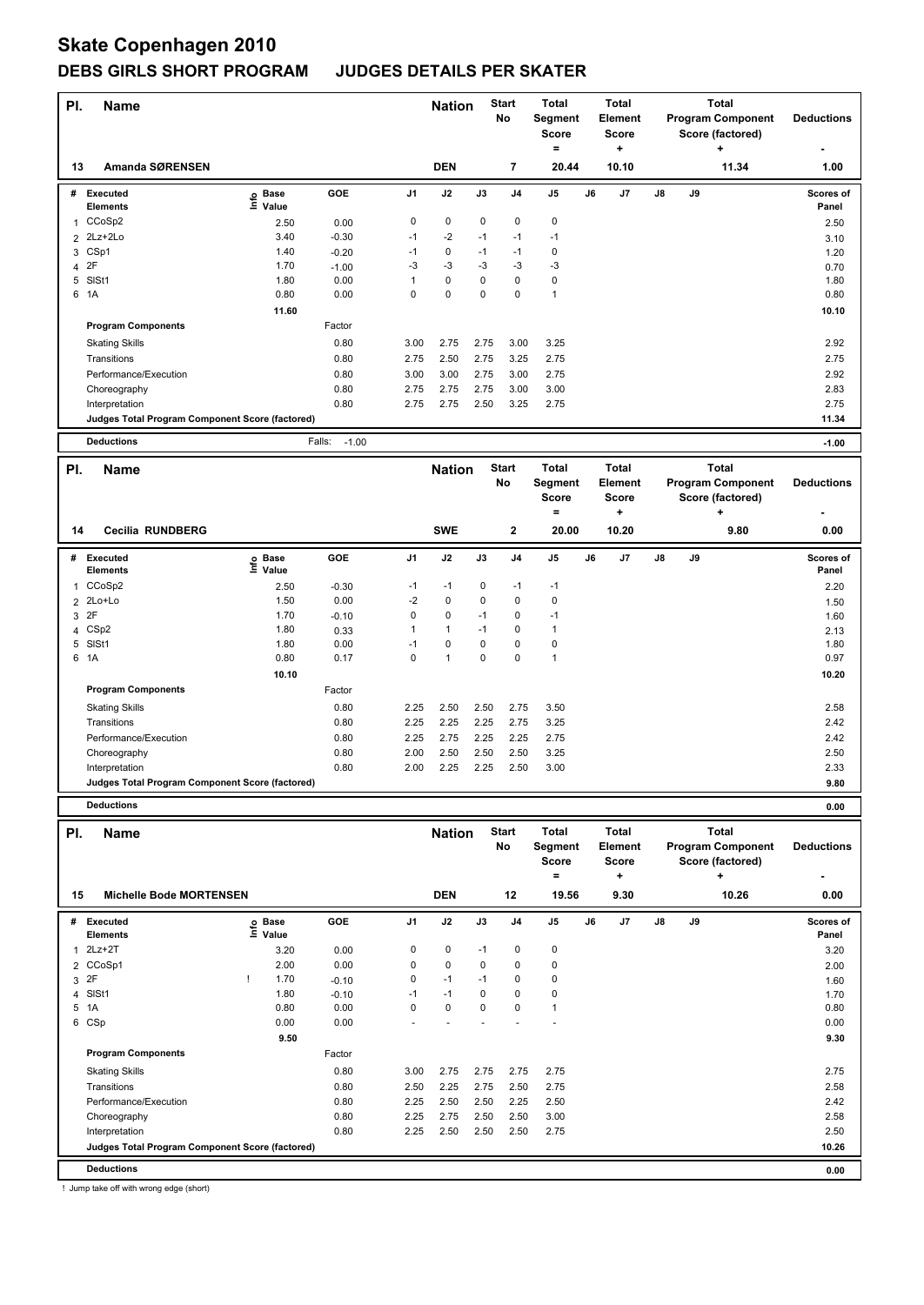# **Skate Copenhagen 2010**

## **DEBS GIRLS SHORT PROGRAM JUDGES DETAILS PER SKATER**

| PI.            | <b>Name</b>                                            |                            |                   |                | <b>Nation</b> |              | <b>Start</b>   | <b>Total</b>   |    | <b>Total</b>   |    |    | Total                    |                   |
|----------------|--------------------------------------------------------|----------------------------|-------------------|----------------|---------------|--------------|----------------|----------------|----|----------------|----|----|--------------------------|-------------------|
|                |                                                        |                            |                   |                |               |              | No             | Segment        |    | <b>Element</b> |    |    | <b>Program Component</b> | <b>Deductions</b> |
|                |                                                        |                            |                   |                |               |              |                | <b>Score</b>   |    | <b>Score</b>   |    |    | Score (factored)         |                   |
|                |                                                        |                            |                   |                |               |              |                | ۰              |    | ٠              |    |    |                          |                   |
| 16             | <b>Clara Emelie ZEUTHEN</b>                            |                            |                   |                | <b>DEN</b>    |              | 15             | 18.92          |    | 8.90           |    |    | 11.02                    | 1.00              |
| #              | Executed                                               |                            | GOE               | J <sub>1</sub> | J2            | J3           | J <sub>4</sub> | $\mathsf{J}5$  | J6 | J7             | J8 | J9 |                          | Scores of         |
|                | Elements                                               | e Base<br>⊆ Value<br>Value |                   |                |               |              |                |                |    |                |    |    |                          | Panel             |
| $\mathbf{1}$   | $2T+2T$                                                | 2.60                       | 0.00              | 0              | 0             | $-1$         | $\pmb{0}$      | $\mathbf 0$    |    |                |    |    |                          | 2.60              |
| $\overline{2}$ | 2S                                                     | 1.30                       | 0.00              | $-1$           | 0             | 0            | 0              | 0              |    |                |    |    |                          | 1.30              |
|                | 3 1A                                                   | 0.80                       | 0.00              | 0              | 0             | 0            | 0              | $\overline{1}$ |    |                |    |    |                          | 0.80              |
| 4              | CCoSp1                                                 | 2.00                       | 0.00              | 0              | 0             | 0            | 0              | $\mathbf 0$    |    |                |    |    |                          | 2.00              |
| 5              | SISt1                                                  | 1.80                       | 0.00              | 0              | 0             | 0            | 0              | $\mathbf 0$    |    |                |    |    |                          | 1.80              |
| 6              | CSp1                                                   | 1.40                       | $-1.00$           | $-3$           | $-3$          | -3           | $-3$           | $-3$           |    |                |    |    |                          | 0.40              |
|                |                                                        | 9.90                       |                   |                |               |              |                |                |    |                |    |    |                          | 8.90              |
|                | <b>Program Components</b>                              |                            | Factor            |                |               |              |                |                |    |                |    |    |                          |                   |
|                | <b>Skating Skills</b>                                  |                            | 0.80              | 3.00           | 2.75          | 2.50         | 2.75           | 3.25           |    |                |    |    |                          | 2.83              |
|                | Transitions                                            |                            | 0.80              | 2.50           | 2.75          | 2.50         | 2.75           | 3.00           |    |                |    |    |                          | 2.67              |
|                | Performance/Execution                                  |                            | 0.80              | 2.50           | 3.00          | 2.25         | 2.75           | 2.75           |    |                |    |    |                          | 2.67              |
|                | Choreography                                           |                            | 0.80              | 2.25           | 3.25          | 2.50         | 3.00           | 3.25           |    |                |    |    |                          | 2.92              |
|                | Interpretation                                         |                            | 0.80              | 2.25           | 2.75          | 2.25         | 3.00           | 3.00           |    |                |    |    |                          | 2.67              |
|                | Judges Total Program Component Score (factored)        |                            |                   |                |               |              |                |                |    |                |    |    |                          | 11.02             |
|                |                                                        |                            |                   |                |               |              |                |                |    |                |    |    |                          |                   |
|                | <b>Deductions</b>                                      |                            | Falls:<br>$-1.00$ |                |               |              |                |                |    |                |    |    |                          | $-1.00$           |
| PI.            | <b>Name</b>                                            |                            |                   |                | <b>Nation</b> |              | <b>Start</b>   | <b>Total</b>   |    | <b>Total</b>   |    |    | <b>Total</b>             |                   |
|                |                                                        |                            |                   |                |               |              | No             | Segment        |    | <b>Element</b> |    |    | <b>Program Component</b> | <b>Deductions</b> |
|                |                                                        |                            |                   |                |               |              |                | <b>Score</b>   |    | <b>Score</b>   |    |    | Score (factored)         |                   |
|                |                                                        |                            |                   |                |               |              |                | ۰              |    | ÷              |    |    | $\ddot{}$                |                   |
| 17             | <b>Signe SCHWARTZ</b>                                  |                            |                   |                | <b>DEN</b>    |              | 6              | 18.72          |    | 9.70           |    |    | 9.02                     | 0.00              |
|                |                                                        |                            |                   |                |               |              |                |                |    |                |    |    |                          |                   |
| #              | Executed                                               | e Base<br>⊑ Value          | GOE               | J <sub>1</sub> | J2            | J3           | J <sub>4</sub> | J5             | J6 | J7             | J8 | J9 |                          | Scores of         |
|                | Elements                                               |                            |                   |                |               |              |                |                |    |                |    |    |                          | Panel             |
| 1              | $2T+2T$                                                | 2.60                       | $-0.10$           | 0              | 0             | $-1$         | -1             | $\mathbf 0$    |    |                |    |    |                          | 2.50              |
| $\overline{2}$ | 2Lo                                                    | 1.50                       | 0.00              | 0              | 0             | $-1$         | $\pmb{0}$      | $\mathbf 0$    |    |                |    |    |                          | 1.50              |
|                | 3 CSp1                                                 | 1.40                       | $-0.30$           | $-1$           | $-1$          | $-1$         | -1             | $\mathbf 0$    |    |                |    |    |                          | 1.10              |
| 4              | 1A                                                     | 0.80                       | 0.00              | 0              | 0             | $-1$         | 0              | $\mathbf 0$    |    |                |    |    |                          | 0.80              |
|                | 5 SISt1                                                | 1.80                       | 0.00              | $-1$           | 0             | $\mathbf 0$  | 0              | $\mathbf 0$    |    |                |    |    |                          | 1.80              |
| 6              | CCoSp1                                                 | 2.00                       | 0.00              | 0              | 0             | 0            | 0              | $\mathbf 0$    |    |                |    |    |                          | 2.00              |
|                |                                                        | 10.10                      |                   |                |               |              |                |                |    |                |    |    |                          | 9.70              |
|                | <b>Program Components</b>                              |                            | Factor            |                |               |              |                |                |    |                |    |    |                          |                   |
|                | <b>Skating Skills</b>                                  |                            | 0.80              | 2.00           | 2.25          | 2.50         | 2.50           | 2.50           |    |                |    |    |                          | 2.42              |
|                | Transitions                                            |                            | 0.80              | 2.00           | 2.00          | 2.25         | 2.50           | 2.25           |    |                |    |    |                          | 2.17              |
|                | Performance/Execution                                  |                            | 0.80              | 1.75           | 2.25          | 2.50         | 2.25           | 2.25           |    |                |    |    |                          | 2.25              |
|                | Choreography                                           |                            | 0.80              | 2.00           | 2.00          | 2.25         | 2.75           | 2.50           |    |                |    |    |                          | 2.25              |
|                | Interpretation                                         |                            | 0.80              | 2.00           | 2.00          | 2.25         | 2.50           | 2.25           |    |                |    |    |                          | 2.17              |
|                | <b>Judges Total Program Component Score (factored)</b> |                            |                   |                |               |              |                |                |    |                |    |    |                          | 9.02              |
|                | <b>Deductions</b>                                      |                            |                   |                |               |              |                |                |    |                |    |    |                          | 0.00              |
|                |                                                        |                            |                   |                |               |              |                |                |    |                |    |    |                          |                   |
| PI.            | <b>Name</b>                                            |                            |                   |                | <b>Nation</b> |              | <b>Start</b>   | <b>Total</b>   |    | Total          |    |    | <b>Total</b>             |                   |
|                |                                                        |                            |                   |                |               |              | No             | Segment        |    | Element        |    |    | <b>Program Component</b> | <b>Deductions</b> |
|                |                                                        |                            |                   |                |               |              |                | Score          |    | Score          |    |    | Score (factored)         |                   |
|                |                                                        |                            |                   |                |               |              |                | $=$            |    | +              |    |    | $\ddot{}$                |                   |
| 18             | Hanna Kai Barstad GOLBERG                              |                            |                   |                | <b>NOR</b>    |              | 4              | 18.41          |    | 9.53           |    |    | 9.88                     | 1.00              |
|                | # Executed                                             | <b>Base</b>                | GOE               | J1             | J2            | J3           | J4             | J5             | J6 | J7             | J8 | J9 |                          | Scores of         |
|                | <b>Elements</b>                                        | e Base<br>E Value          |                   |                |               |              |                |                |    |                |    |    |                          | Panel             |
| $\mathbf{1}$   | 2F+COMBO                                               | 1.70                       | $-1.00$           | -3             | -3            | -3           | -3             | -3             |    |                |    |    |                          | 0.70              |
| $\overline{2}$ | SISt1                                                  | 1.80                       | 0.00              | 0              | $-1$          | 0            | 0              | $\mathbf 0$    |    |                |    |    |                          | 1.80              |
|                | 3 2Lo                                                  | 1.50                       | 0.00              | 0              | 0             | 0            | 0              | 0              |    |                |    |    |                          | 1.50              |
| $\overline{4}$ | CSp1                                                   | 1.40                       | 0.00              | 0              | 0             | 0            | 0              | 0              |    |                |    |    |                          | 1.40              |
|                | 5 1A                                                   | 0.80                       | 0.00              | 0              | 0             | 0            | 0              | $\mathbf 0$    |    |                |    |    |                          | 0.80              |
|                | 6 CCoSp3                                               | 3.00                       | 0.33              | $\mathbf{1}$   | 0             | $\mathbf{1}$ | $\mathbf{1}$   | $-1$           |    |                |    |    |                          | 3.33              |
|                |                                                        | 10.20                      |                   |                |               |              |                |                |    |                |    |    |                          | 9.53              |
|                | <b>Program Components</b>                              |                            | Factor            |                |               |              |                |                |    |                |    |    |                          |                   |
|                | <b>Skating Skills</b>                                  |                            | 0.80              | 2.50           | 2.50          | 2.75         | 2.75           | 3.00           |    |                |    |    |                          | 2.67              |
|                | Transitions                                            |                            | 0.80              | 2.50           | 2.00          | 2.50         | 2.50           | 2.75           |    |                |    |    |                          | 2.50              |
|                | Performance/Execution                                  |                            | 0.80              | 2.50           | 2.25          | 2.50         | 2.25           | 2.50           |    |                |    |    |                          | 2.42              |

Choreography 0.80 2.25 2.25 2.50 2.50 2.75 2.42 Interpretation 0.80 2.25 2.00 2.25 2.50 2.75 2.33

**Deductions** Falls: -1.00 **-1.00 Judges Total Program Component Score (factored) 9.88**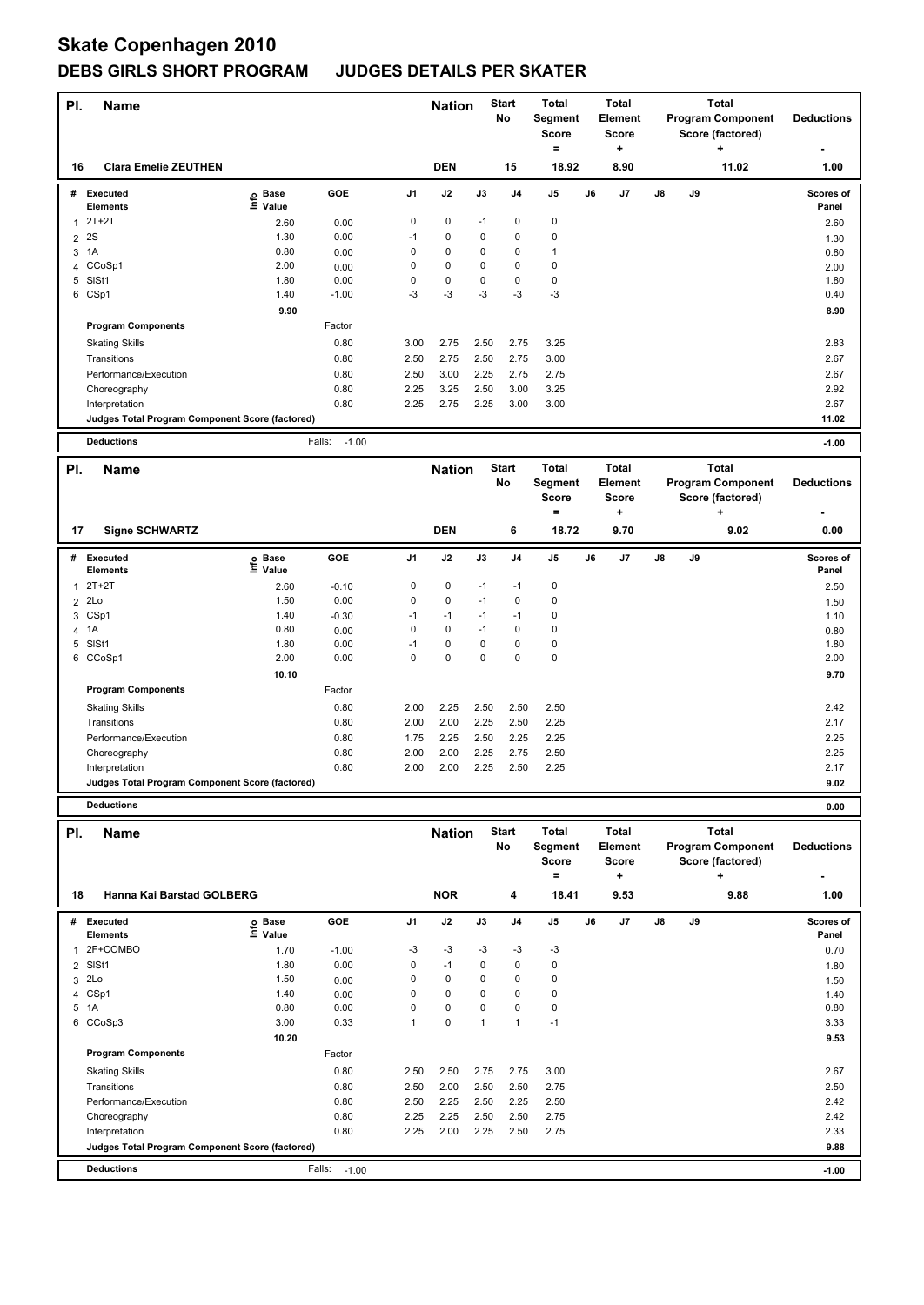# **Skate Copenhagen 2010**

### **DEBS GIRLS SHORT PROGRAM JUDGES DETAILS PER SKATER**

| PI.<br>Name    |                                                 |                              |         |                |               | <b>Nation</b> | <b>Start</b><br><b>No</b> | <b>Total</b><br>Segment<br><b>Score</b><br>۰ | <b>Total</b><br>Element<br><b>Score</b><br>÷ |               | <b>Total</b><br><b>Program Component</b><br>Score (factored)<br>÷ | <b>Deductions</b>  |
|----------------|-------------------------------------------------|------------------------------|---------|----------------|---------------|---------------|---------------------------|----------------------------------------------|----------------------------------------------|---------------|-------------------------------------------------------------------|--------------------|
| 19             | <b>Ellen WIDERSTRAND</b>                        |                              |         |                | <b>SWE</b>    |               | 5                         | 18.32                                        | 8.60                                         |               | 9.72                                                              | 0.00               |
|                | # Executed<br><b>Elements</b>                   | <b>Base</b><br>Info<br>Value | GOE     | J <sub>1</sub> | J2            | J3            | J <sub>4</sub>            | J <sub>5</sub>                               | J7<br>J6                                     | $\mathsf{J}8$ | J9                                                                | Scores of<br>Panel |
| $\overline{1}$ | 1A                                              | 0.80                         | 0.00    | 0              | $\mathbf 0$   | $\mathbf 0$   | 0                         | $\pmb{0}$                                    |                                              |               |                                                                   | 0.80               |
|                | 2 SISt1                                         | 1.80                         | 0.00    | 0              | $\mathbf 0$   | 0             | 0                         | $\pmb{0}$                                    |                                              |               |                                                                   | 1.80               |
| 3              | $2T+1T$                                         | 1.70                         | $-0.10$ | $-1$           | 0             | $-1$          | $\Omega$                  | 0                                            |                                              |               |                                                                   | 1.60               |
| 4              | 2S                                              | 1.30                         | $-0.10$ | $-1$           | $\mathbf 0$   | $-1$          | 0                         | $\mathbf 0$                                  |                                              |               |                                                                   | 1.20               |
|                | 5 CCoSp1                                        | 2.00                         | 0.00    | $\Omega$       | $\Omega$      | $\Omega$      | 0                         | $\pmb{0}$                                    |                                              |               |                                                                   | 2.00               |
|                | 6 CSp1                                          | 1.40                         | $-0.20$ | 0              | $-1$          | $-1$          | $-1$                      | $\mathbf 0$                                  |                                              |               |                                                                   | 1.20               |
|                |                                                 | 9.00                         |         |                |               |               |                           |                                              |                                              |               |                                                                   | 8.60               |
|                | <b>Program Components</b>                       |                              | Factor  |                |               |               |                           |                                              |                                              |               |                                                                   |                    |
|                | <b>Skating Skills</b>                           |                              | 0.80    | 2.50           | 2.25          | 2.50          | 2.50                      | 3.00                                         |                                              |               |                                                                   | 2.50               |
|                | Transitions                                     |                              | 0.80    | 2.25           | 2.00          | 2.25          | 2.50                      | 3.00                                         |                                              |               |                                                                   | 2.33               |
|                | Performance/Execution                           |                              | 0.80    | 2.50           | 2.25          | 2.25          | 2.25                      | 3.25                                         |                                              |               |                                                                   | 2.33               |
|                | Choreography                                    |                              | 0.80    | 2.50           | 2.50          | 2.50          | 2.25                      | 2.75                                         |                                              |               |                                                                   | 2.50               |
|                | Interpretation                                  |                              | 0.80    | 2.25           | 2.50          | 2.50          | 2.50                      | 2.75                                         |                                              |               |                                                                   | 2.50               |
|                | Judges Total Program Component Score (factored) |                              |         |                |               |               |                           |                                              |                                              |               |                                                                   | 9.72               |
|                | <b>Deductions</b>                               |                              |         |                |               |               |                           |                                              |                                              |               |                                                                   | 0.00               |
| PI.            | <b>Name</b>                                     |                              |         |                | <b>Nation</b> |               | <b>Start</b><br>No        | Total<br><b>Segment</b>                      | Total<br>Element                             |               | <b>Total</b><br><b>Program Component</b>                          | <b>Deductions</b>  |
|                |                                                 |                              |         |                |               |               |                           | <b>Score</b><br>$=$                          | <b>Score</b><br>÷                            |               | Score (factored)<br>٠                                             |                    |
|                |                                                 |                              |         |                |               |               |                           |                                              |                                              |               |                                                                   |                    |
| 20             | <b>Emma HANSSON</b>                             |                              |         |                | <b>SWE</b>    |               | 10                        | 17.89                                        | 7.87                                         |               | 10.02                                                             | 0.00               |
|                | # Executed                                      | o Base                       | GOE     | J <sub>1</sub> | J2            | J3            | J <sub>4</sub>            | J5                                           | J6<br>J7                                     | J8            | J9                                                                | <b>Scores of</b>   |

<sup>1</sup> 2S+COMBO 1.30 -0.60 -2 -3 -2 -2 -2 0.70 **Info**

 CCoSp1 2.00 0.00 0 0 0 0 0 2.00 1A 0.80 0.17 1 0 0 1 0 0.97 SlSt1 1.80 -0.20 -1 -1 0 0 -1 1.60 2Lo 1.50 -0.30 -1 -1 -1 -1 -1 1.20 CSp1 1.40 0.00 0 0 -1 0 0 1.40

Skating Skills 2.75 2.25 2.50 3.00 2.75 0.80 2.67

Transitions 0.80 2.50 1.75 2.25 3.00 2.50 2.42

**GOE J1 J2 J3 J4 J5 J6 J7 J8 J9 Scores of** 

 **8.80 7.87**

**Panel**

Performance/Execution 0.80 2.50 2.00 2.25 2.75 2.50 2.42 Choreography 0.80 2.50 2.00 2.25 3.00 2.75 2.50 Interpretation 0.80 2.50 1.75 2.25 3.00 2.75 2.50

**Program Components** 

**Base Value** 

Factor

**Judges Total Program Component Score (factored) 10.02**

**Deductions 0.00**

**Elements** 

| PI. | <b>Name</b>                                     |                            |                   |                | <b>Nation</b> |             | <b>Start</b><br>No | Total<br>Segment<br><b>Score</b><br>$=$ |    | Total<br>Element<br><b>Score</b><br>÷ | <b>Total</b><br><b>Program Component</b><br>Score (factored)<br>÷ |       |  | <b>Deductions</b>         |
|-----|-------------------------------------------------|----------------------------|-------------------|----------------|---------------|-------------|--------------------|-----------------------------------------|----|---------------------------------------|-------------------------------------------------------------------|-------|--|---------------------------|
| 21  | Sofie B. JENSEN                                 |                            |                   |                | <b>DEN</b>    |             | 1                  | 17.24                                   |    | 7.90                                  |                                                                   | 10.34 |  | 1.00                      |
| #   | Executed<br><b>Elements</b>                     | e Base<br>E Value<br>Value | GOE               | J <sub>1</sub> | J2            | J3          | J <sub>4</sub>     | J <sub>5</sub>                          | J6 | J7                                    | $\mathsf{J}8$                                                     | J9    |  | <b>Scores of</b><br>Panel |
|     | $1 \t1A$                                        | 0.80                       | 0.00              | 0              | 0             | 0           | 0                  | 0                                       |    |                                       |                                                                   |       |  | 0.80                      |
|     | 2 2S+1T                                         | 1.70                       | 0.00              | $-1$           | 0             | 0           | 0                  | 0                                       |    |                                       |                                                                   |       |  | 1.70                      |
| 3   | CSp1                                            | 1.40                       | 0.00              | 0              | 0             | $\mathbf 0$ | $\mathbf 0$        | 0                                       |    |                                       |                                                                   |       |  | 1.40                      |
|     | 4 2Lo                                           | 1.50                       | $-1.00$           | $-3$           | $-3$          | $-3$        | $-3$               | $-3$                                    |    |                                       |                                                                   |       |  | 0.50                      |
| 5   | SISt1                                           | 1.80                       | 0.00              | 0              | 0             | $\Omega$    | 0                  | 0                                       |    |                                       |                                                                   |       |  | 1.80                      |
| 6   | CCoSp1                                          | 2.00                       | $-0.30$           | $-1$           | 0             | $-1$        | $-1$               | $-1$                                    |    |                                       |                                                                   |       |  | 1.70                      |
|     |                                                 | 9.20                       |                   |                |               |             |                    |                                         |    |                                       |                                                                   |       |  | 7.90                      |
|     | <b>Program Components</b>                       |                            | Factor            |                |               |             |                    |                                         |    |                                       |                                                                   |       |  |                           |
|     | <b>Skating Skills</b>                           |                            | 0.80              | 2.25           | 2.75          | 2.75        | 2.75               | 3.25                                    |    |                                       |                                                                   |       |  | 2.75                      |
|     | Transitions                                     |                            | 0.80              | 2.00           | 2.25          | 2.50        | 2.75               | 2.75                                    |    |                                       |                                                                   |       |  | 2.50                      |
|     | Performance/Execution                           |                            | 0.80              | 2.25           | 2.50          | 2.75        | 2.50               | 2.75                                    |    |                                       |                                                                   |       |  | 2.58                      |
|     | Choreography                                    |                            | 0.80              | 2.25           | 2.50          | 2.75        | 2.75               | 3.00                                    |    |                                       |                                                                   |       |  | 2.67                      |
|     | Interpretation                                  |                            | 0.80              | 2.00           | 2.25          | 2.50        | 2.50               | 2.75                                    |    |                                       |                                                                   |       |  | 2.42                      |
|     | Judges Total Program Component Score (factored) |                            |                   |                |               |             |                    |                                         |    |                                       |                                                                   |       |  | 10.34                     |
|     | <b>Deductions</b>                               |                            | Falls:<br>$-1.00$ |                |               |             |                    |                                         |    |                                       |                                                                   |       |  | $-1.00$                   |